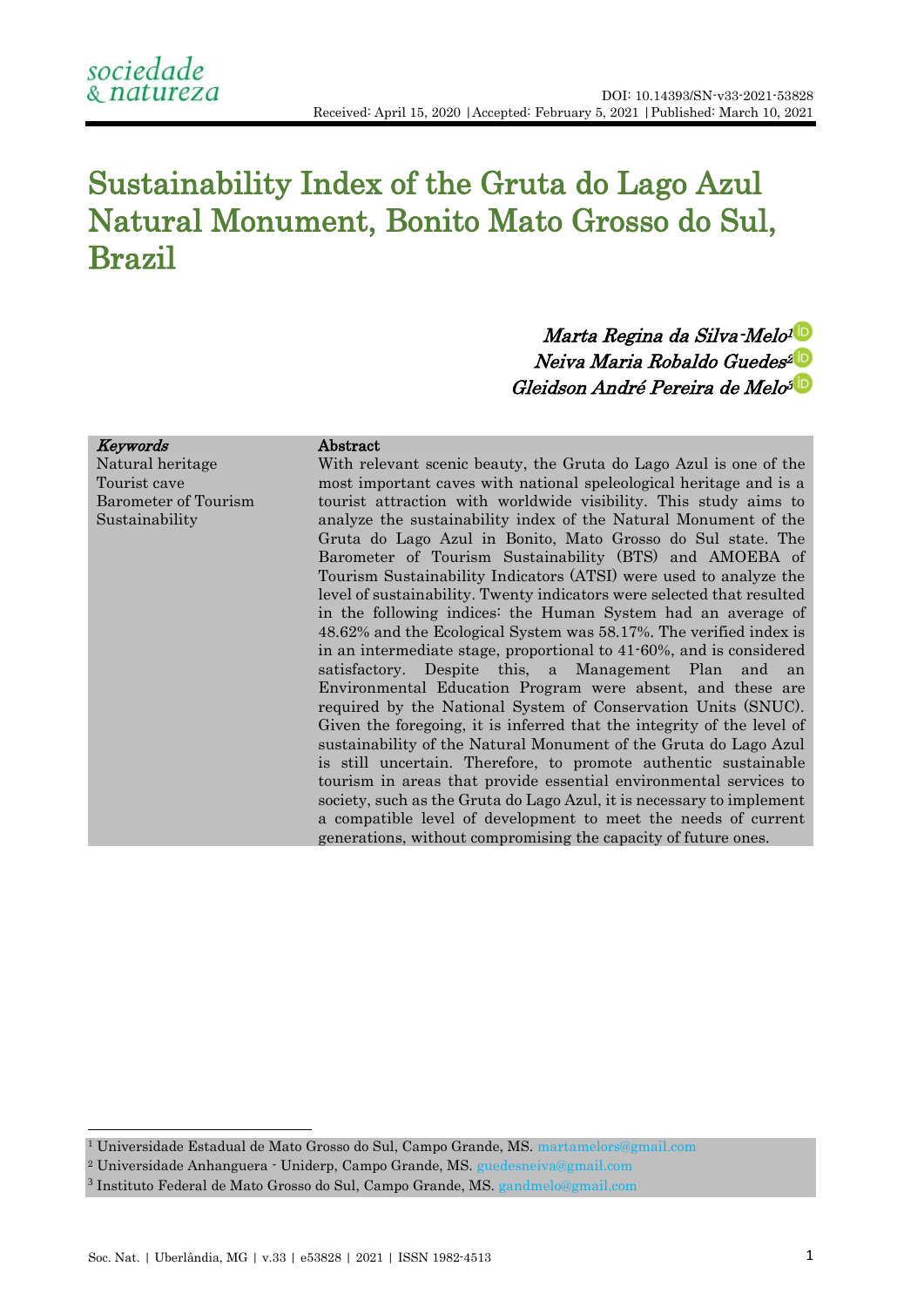# INTRODUCTION

Tourism in natural cavities is characterized by visits to subterranean areas and has become an activity that is experiencing continual growth throughout the world. Besides their scientific and cultural importance, caves have an immeasurable value as natural heritage for humanity (LOBO; [BOGGIANI,](#page-10-0) 2013).

Caves were first used for tourism over 400 years ago. The Postojna cave in Slovenia was the first to be structured to receive tourists (1818) and illumination was installed in 1918 [\(ARAUJO et al., 2017\)](#page-9-0). During the XX century there was significant growth in demand for tourism in caves (CIGNA; [FORTI, 2013\)](#page-10-1). However, this growth was not accompanied by planning and management activities adequate for the visited sites, especially in fragile environments such as natural cavities [\(LOBO,](#page-10-2)  [2014\)](#page-10-2).

In Brazil this situation has been the same, and due to the natural characteristics associated with karstic landscapes [\(MORETTI et al., 2016\)](#page-10-3), and the great potential for tourism in caves distributed throughout the national territory, visitation to caves has occurred over the last few decades across different Brazilian states such as São Paulo, Minas Gerais, Rio de Janeiro, Goiás, Bahia and Ceará.

Bonito, a city in Mato Grosso do Sul, is a karstic tourism destination (Lobo; [Boggiani,](#page-10-4)  [2013\)](#page-10-4), and among the tourist attractions is the Gruta do Lago Azul (Blue Lake cave) which is a Natural Monument that has great scenic beauty and many admirable speleological characteristics.

This cave is important because it has great natural and scientific heritage, and has yielded relevant biological, geological, geomorphological, and paleontological contributions to science [\(LOBO, 2015\)](#page-10-5). The Gruta do Lago Azul enjoys worldwide visibility and is one of the most visited tourist sites in the region [\(MORETTI et al.,](#page-10-3)  [2016\)](#page-10-3).

This cave contains speleothems of rare beauty, and because of this continuous planning for tourism activities is needed to conduct them based on a rigorous set of criteria that conserves the fragility of this ecosystem [\(CORDEIRO et al.,](#page-10-6)  [2013\)](#page-10-6). Furthermore, mitigation factors must be considered due to the high degree of solubility of the rocks, the fragility of the cave's formations, and the extensive subterranean drainage network [\(GRECHI et al., 2010\)](#page-10-7).

Due to its importance, the Gruta do Lago Azul was listed as national heritage 1978 by the National Institute of Historical and Artistic Heritage (IPHAN). Additionally, through the state decree nº 10.394/2001, the government of Mato Grosso do Sul designated this area as a National Conservation Unit (CU) in the category of Natural Monument, which has as objective the conservation of natural sites that are rare, unique, or that have great scenic beauty [\(BRASIL, 2000\)](#page-9-1), which has helped to guarantee the integrity of the caves of Lago Azul and Nossa Senhora Aparecida.

The Gruta do Lago Azul is considered one of the most important caves to Brazilian speleological heritage and one of Brazil's most notable natural attractions [\(BOGIANNI](#page-10-8) et al., [2009\)](#page-10-8).

In this context, tourism has contributed to strengthening the connection of visitors with the importance of protected natural areas and can aid in increasing the environmental awareness of tourists with respect to conservation of the natural heritage of protected sites [\(SALAS et al.,](#page-11-0)  [2019\)](#page-11-0). In this way, the development of sustainable tourism activities requires actions that are socially just, economically viable, and ecologically correct.

Thus, the establishment of sustainability indices represents a method to measure the effects of tourism activities, and to subsequently propose actions to mitigate negative environmental and sociocultural impacts. The creation of such indices will also assure that activities developed in natural spaces are planned and have the necessary support of basic environmental and social laws pertaining to sustainability. For these motives, tourism in protected natural areas must reconcile the principles of sustainable use of natural resources and the environmental dynamics that are necessary for achievement of sustainability (MATHEUS; [RAIMUNDO, 2016](#page-10-9)).

In this context, the importance of this study is that it reflects upon sustainable tourism practices in a way that guarantees, in the long term, effective management of this natural attraction in a way that respects the needs of current generations without compromising those of future ones. Therefore, the objective of this study was to establish sustainability indices for the Natural Monument of the Gruta do Lago Azul, Mato Grosso do Sul.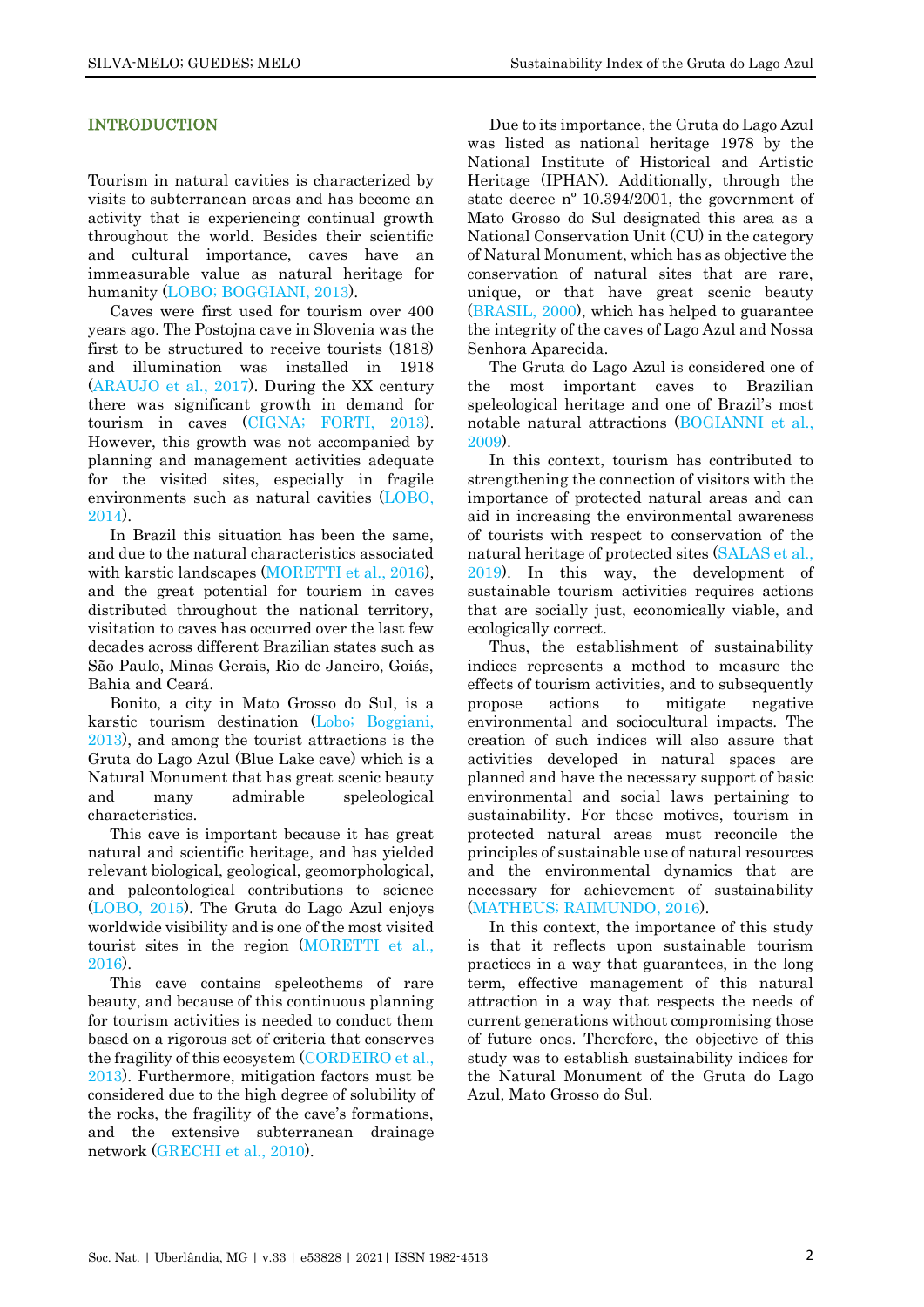#### MATERIAL AND METHODS

#### Study area

The Natural Monument Gruta do Lago Azul is located in the municipality of Bonito, Mato Grosso do Sul at geographic coordinates 21º08'41''S and 56º35'27''W, between the watercourses Anhumas, to the north, and Taquaral, to the south (Figure 1). This natural heritage site is comprised of two non-continuous areas that form the complex of the Caves of the Serra da Bodoquena, represented by the Lago Azul and Nossa Senhora Aparecida caves. Currently, only the cave at Gruta do Lago Azul can be visited, and due to issues related to cave security, the cave at Gruta de Nossa Senhora Aparecida is closed for visitation [\(BOGIANNI](#page-10-8) et al., [2009\)](#page-10-8).

Figure 1. Map of the location of the Natural Monument Gruta do Lago Azul, in the municipality of Bonito, Mato Grosso do Sul



Source: organized by the authors, 2020.

The cave at Gruta do Lago Azul stands out because it is classified as a Conservation Unit in the National System of Conservation Units (SNUC) and is widely known nationally and internationally as a significant tourist site. Furthermore, besides being a natural heritage site, the cave at Gruta do Lago Azul is important for the provision of ecosystem services in the region.

#### Data collection and analysis

The data analyzed in this study were from the period July 2017 to July 2019, and considering the seasonality of tourism, data were divided into high and low seasons. A questionnaire was

applied to visitors to the Gruta do Lago Azul, which received approval from the Committee for Ethics in Research of Anhanguera-Uniderp University, under case approval nº 2.526.285.

The methods used in data analysis consisted of the Barometer of Tourism Sustainability (BTS), and the Amoeba Model of Tourism Sustainability Indicators – ATSI, which is characterized by a graphical representation in the form of a radar. Both models aided in the verification of the level of sustainability of the Natural Monument Gruta do Lago Azul, with respect to environmental, economic, and social dimensions. In this type of analysis, it is recommended that the BST be used simultaneously with the Amoeba model, since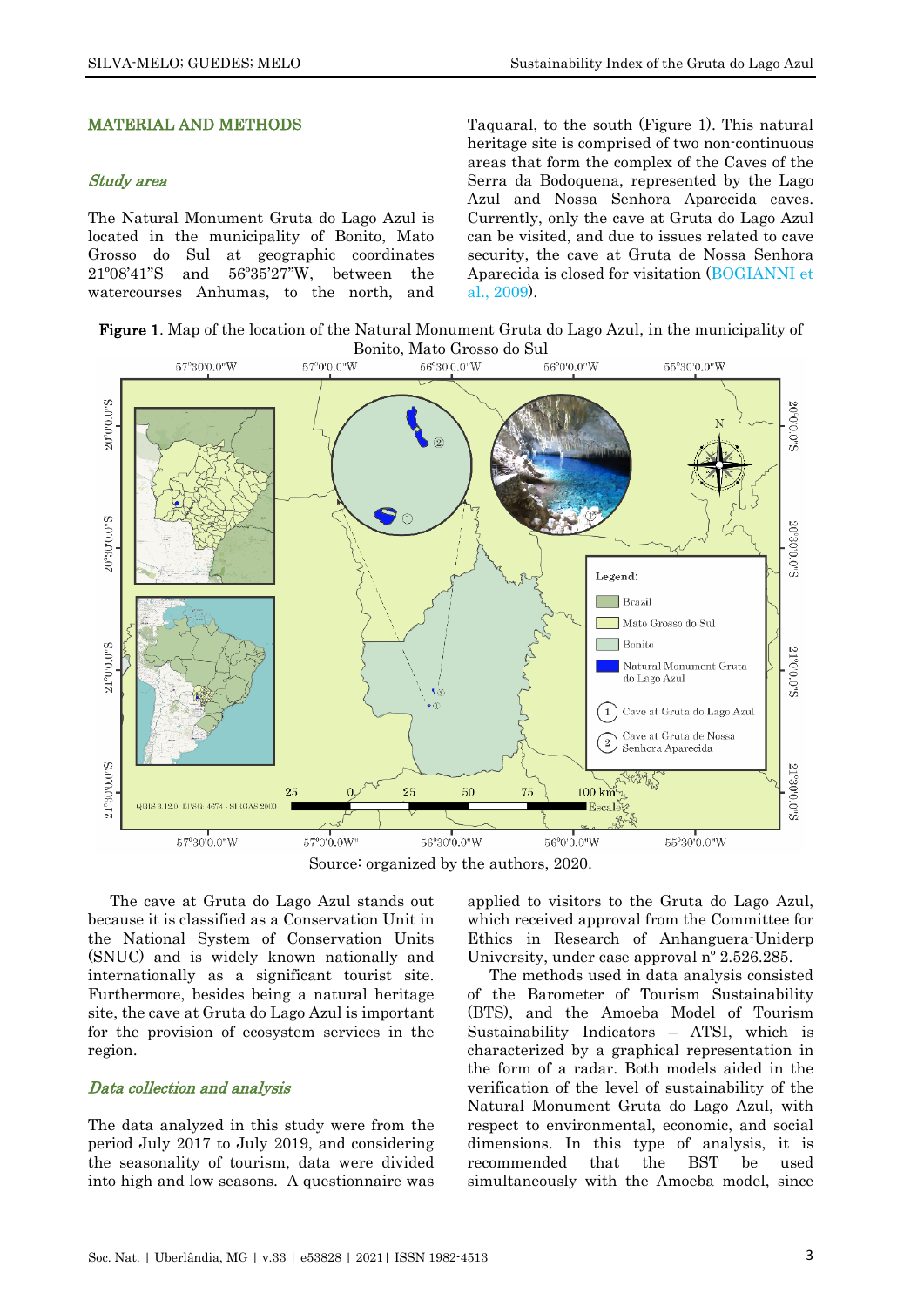when these models are associated the efficiency of the description of indicators is greatly increased (KO, [2005\)](#page-10-10).

The BST was adapted from the Barometer of Sustainability (BS), created by Prescott-Allen in 1997 with the purpose of measurement of global

and local sustainability by government and nongovernmental agencies. This tool uses a scale that varies between 1 and 100, which facilitates comprehension of environmental and social sustainability (Table 1).

| Table 1. Scale of values of sustainability for measurement of ecological and human well-being |  |
|-----------------------------------------------------------------------------------------------|--|
|-----------------------------------------------------------------------------------------------|--|

| Sector                           | Value scale (%) |
|----------------------------------|-----------------|
| Sustainable (excellent)          | $81 - 100$      |
| Potentially sustainable (good)   | $61 - 80$       |
| Intermediate                     | $41 - 60$       |
| Potentially unsustainable (poor) | $21 - 40$       |
| Unsustainable (bad)              | $1 - 20$        |

Source: adapted from Prescott-Allen [\(1997\)](#page-11-1).

The use of BST and the Amoeba model (Figures 2 and 3) provides a general overview of the study area with respect to human and ecological systems. The graph resulting from these models concentrates information that is

presented in an easily readable and intuitive graph that facilitates comprehension. Data were taken using parameters for each indicator based on the scale of Prescott-Allen [\(1997\)](#page-11-1).





Source: Modified from Ko [\(2005\)](#page-10-10).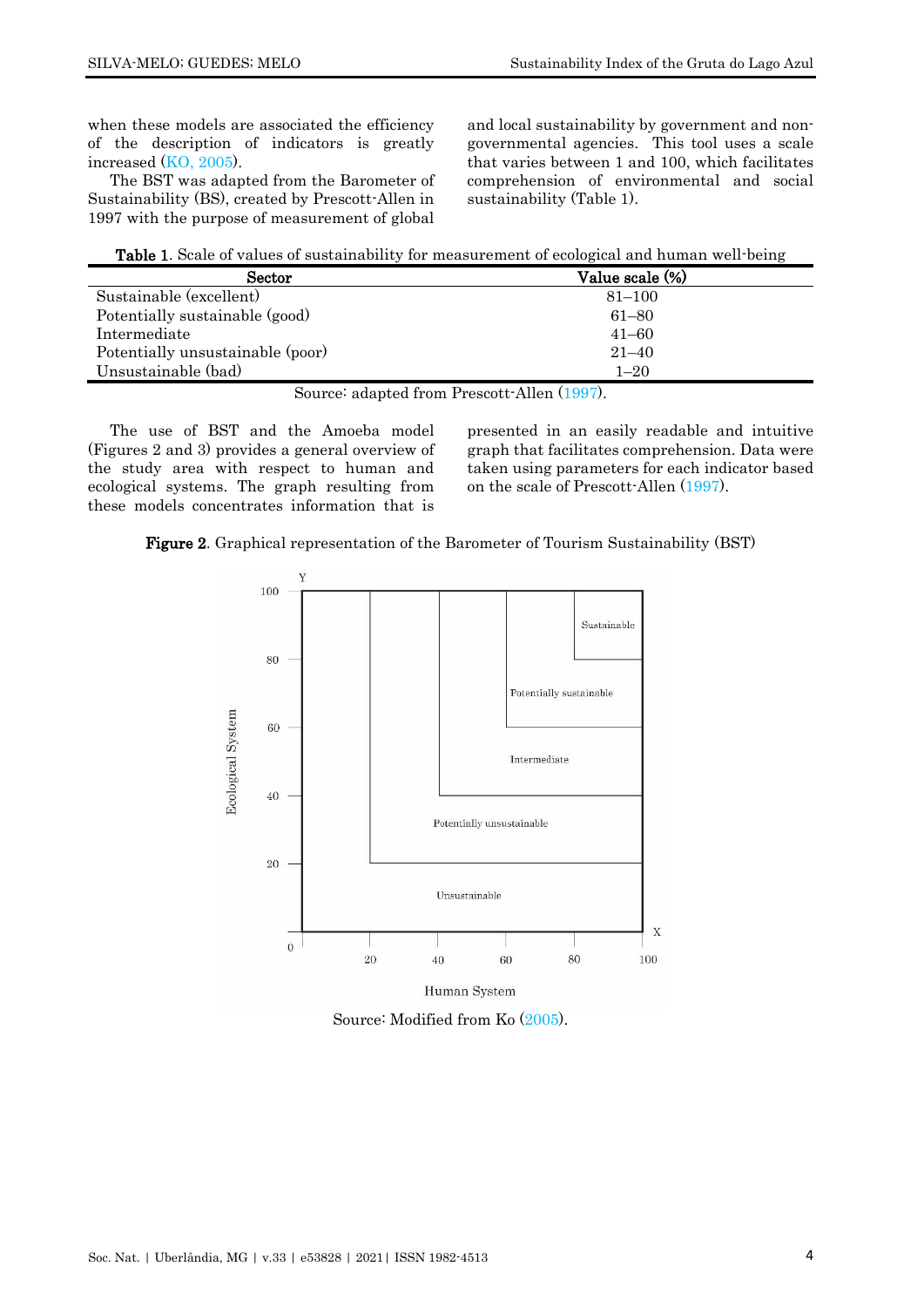

Figure 3. Graphical representation of the Amoeba of Tourism Sustainability Indicators (ATSI) model

Source: Modified from Ko [\(2005\)](#page-10-10).

The choice of indicators was based on the questionnaire applied to a random sample (n=387), an interview with the manager of the area, current theoretical background from the literature, analysis of documents, and in loco visits.

Data were analyzed by evaluating the degree of the reliability of data collected from the questionnaires using the Cronbach Alpha test, as shown in (1). The coefficient of this equation is employed as a way to estimate the reliability of a questionnaire in a research study [\(HORA](#page-10-11) et al., [2010\)](#page-10-11).

$$
a = \left[\begin{array}{c} k \\ k-1 \end{array}\right] \ X \left[1 - \frac{\sum S_1^2}{S_t^2}\right]
$$

Where:

k corresponds to the number of items in a questionnaire,

 $S_i^2$  corresponds to the variance of each item, and

 $S_t^2$  corresponds to the total variance of the questionnaire, corresponding to the sum of all the variances.

The consistency of the analyzed data corresponds to the Cronbach Alpha (α), together with a degree of significance, as shown in Table 2.

|  |  |  |  | Table 2. Scale of values of the Cronbach Alpha |
|--|--|--|--|------------------------------------------------|
|--|--|--|--|------------------------------------------------|

| Cronbach Alpha | <b>Internal consistency</b> |
|----------------|-----------------------------|
| $\alpha > 0.9$ | Excellent                   |
| $\alpha > 0.8$ | Good                        |
| $\alpha > 0.7$ | Acceptable                  |
| $\alpha > 0.6$ | Questionable                |
| $\alpha > 0.5$ | Poor                        |
| $\alpha$ < 0.5 | Unacceptable                |

Source: Adapted from George and Mallery [\(2003\)](#page-10-12).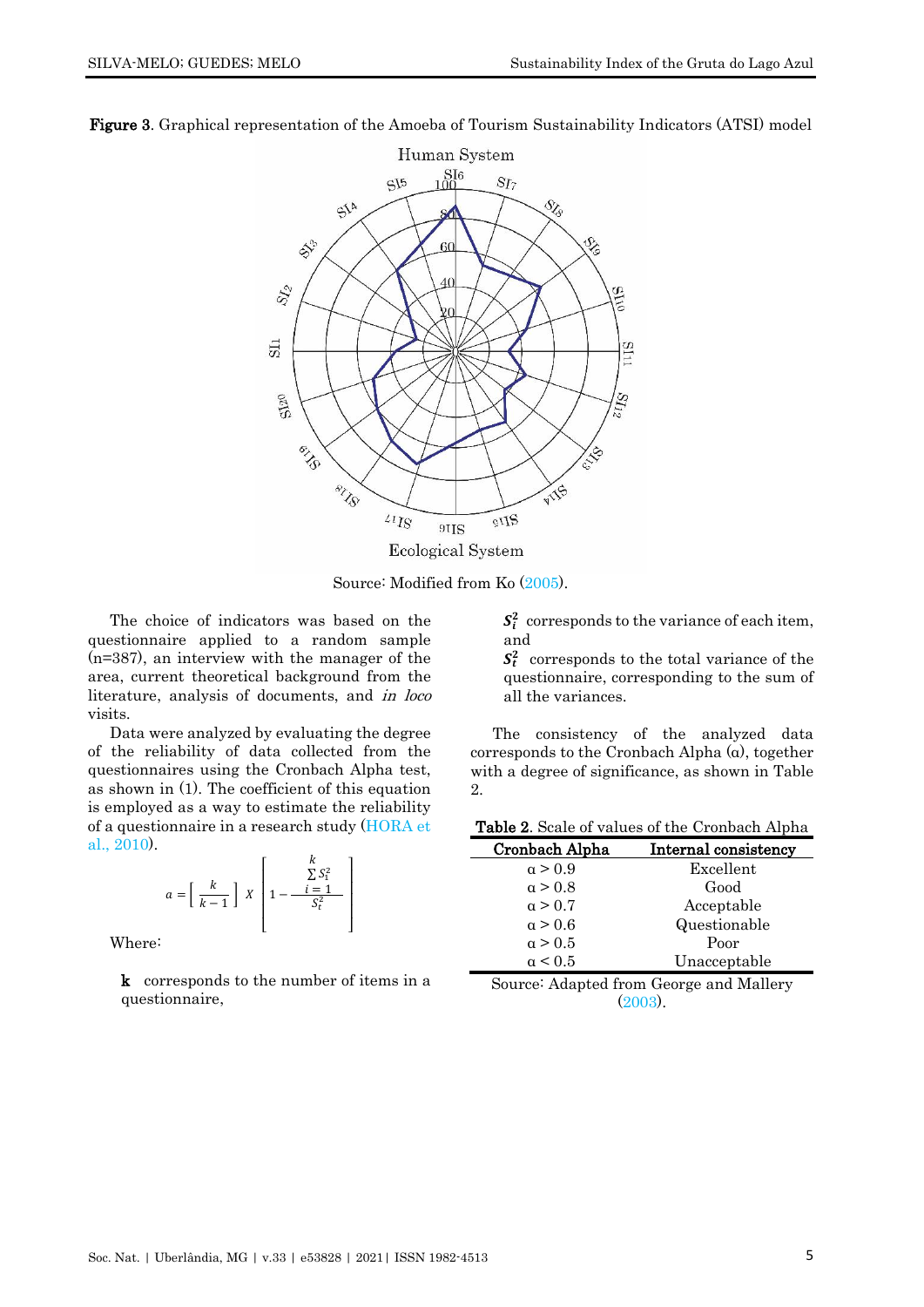The credibility of the method used in the analysis of the sustainability index of the Gruta do Lago Azul, through the Cronbach alpha, confirmed that the consistency of the questionnaire was significant (Table 3).

| <b>Table 3.</b> Internal consistency of the questionnaire according to the Cronbach Alpha |  |  |
|-------------------------------------------------------------------------------------------|--|--|
|-------------------------------------------------------------------------------------------|--|--|

| Respondents                                             | -- |         |       |      |
|---------------------------------------------------------|----|---------|-------|------|
| הספ                                                     |    | ಂ<br>οē | 92.39 | 1.86 |
| Source: organized by the outbors based on research data |    |         |       |      |

Source: organized by the authors based on research data.

The validation of this method was confirmed by the value of the Cronbach alpha  $(\alpha = 0.86)$ .

#### RESULTS AND DISCUSSION

The quantification of indicators allows for a visual (graphical) presentation of the results and analysis, and this will aid in the elaboration of conservation programs and projects [\(OMT, 2005;](#page-11-2) [VAN BELLEN, 2006\)](#page-11-3). In this context, indicators were selected from human and ecological systems that represent the level of sustainability of activities carried out at the Gruta do Lago Azul (Table 4).

| <b>Table 4.</b> Indicators selected to quantify the level of sustainability of tourism at the Gruta do Lago |  |
|-------------------------------------------------------------------------------------------------------------|--|
| Azul, Bonito, Mato Grosso do Sul                                                                            |  |

|                   | Indicators                                                 | $SI^*$           | <b>Values</b><br>$(\%)$ |
|-------------------|------------------------------------------------------------|------------------|-------------------------|
|                   | Access (between the city and the cave)                     | SI <sub>1</sub>  | 50,50                   |
|                   | Customer service and reception (guides, monitors)          | SI2              | 76,70                   |
|                   | Security equipment                                         | SI <sub>3</sub>  | 57,40                   |
|                   | Information and promotion of tourist attraction            | SI4              | 57,10                   |
| Human System      | Accessibility                                              | SI <sub>5</sub>  | 41,80                   |
|                   | Internal infrastructure (ladders, handrails, boardwalks)   | SI <sub>6</sub>  | 46,20                   |
|                   | Promotion of environmental education                       | SI <sub>7</sub>  | 56,50                   |
|                   | Care and attention to natural tourist attraction           | SI <sub>8</sub>  | 72,90                   |
|                   | Risk management (PPEs, first aid, experienced guides)      | SI <sub>9</sub>  | 27,10                   |
|                   | Creation and conduction of socio-environmental activities  | <b>SI10</b>      | 0,00                    |
|                   | Trash management                                           | S <sub>111</sub> | 70,20                   |
|                   | Vegetation (general state of conservation)                 | SI12             | 65,90                   |
|                   | Effects of visitation on natural spaces                    | <b>SI13</b>      | 43,30                   |
|                   | Stress on local fauna which disturbs the equilibrium state | <b>SI14</b>      | 42,80                   |
|                   | Soil degradation                                           | SI15             | 66,70                   |
|                   | Fragile environment of the cave                            | SI16             | 76,50                   |
| Ecological System | Represents a vulnerable ecosystem                          | <b>SI17</b>      | 54,40                   |
|                   | Possesses relevant geological information                  | <b>SI18</b>      | 61,90                   |
|                   | Control of carrying capacity                               | SI19             | 100,00                  |
|                   | Management plan                                            | <b>SI20</b>      | 0,00                    |

 $SI^*$  = Sustainability Indicator. Source: elaborated by the authors using research data.

# Sustainability level of the Gruta do Lago Azul

Based on the 20 selected indicators an average was calculated, which represents the final score for the level of sustainability of activities at the

Gruta do Lago Azul. For the Human System, the average was 48.62%, and for the Ecological System it was 58.17%. These results were inserted into the BST and the AMOEBA model (Figures 4 and 5).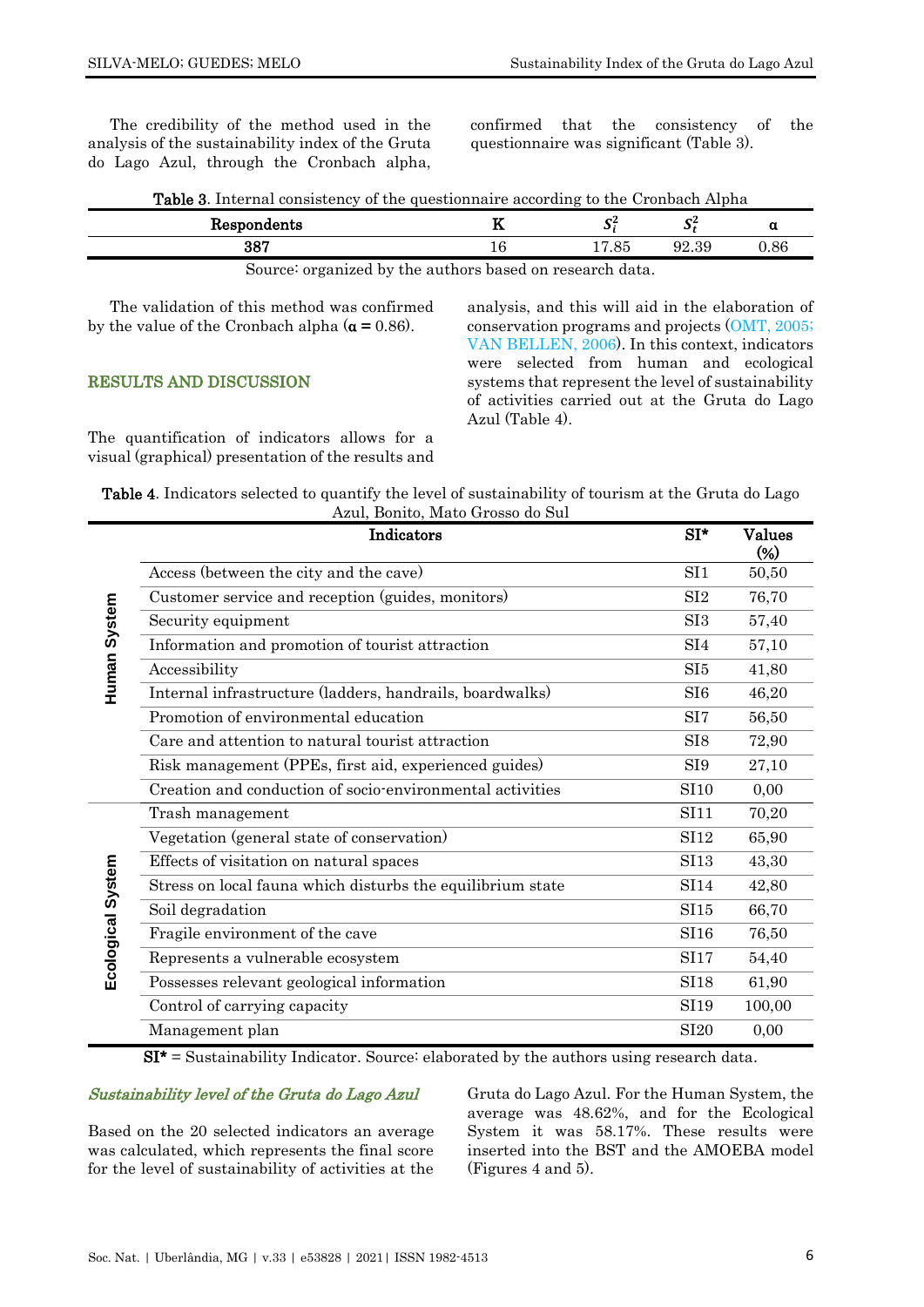



Source: elaborated by the authors using research data.

According to the BST graph (Figure 4), the sustainability level of the Gruta do Lago Azul Natural Monument is intermediate (41-60%). This level of the indicator is considered satisfactory on the sustainability value scale [\(PRESCOTT-ALLEN, 1997\)](#page-11-1).

Despite this result, this evidence may be an alert signal, which would require that managers reconsider certain aspects with respect to environmental and social parameters of tourism at the cave.

#### Figure 5. Measurement of the sustainability level of each indicator applied to the Gruta do Lago Azul, using the AMOEBA model



Source: elaborated by the authors using research data.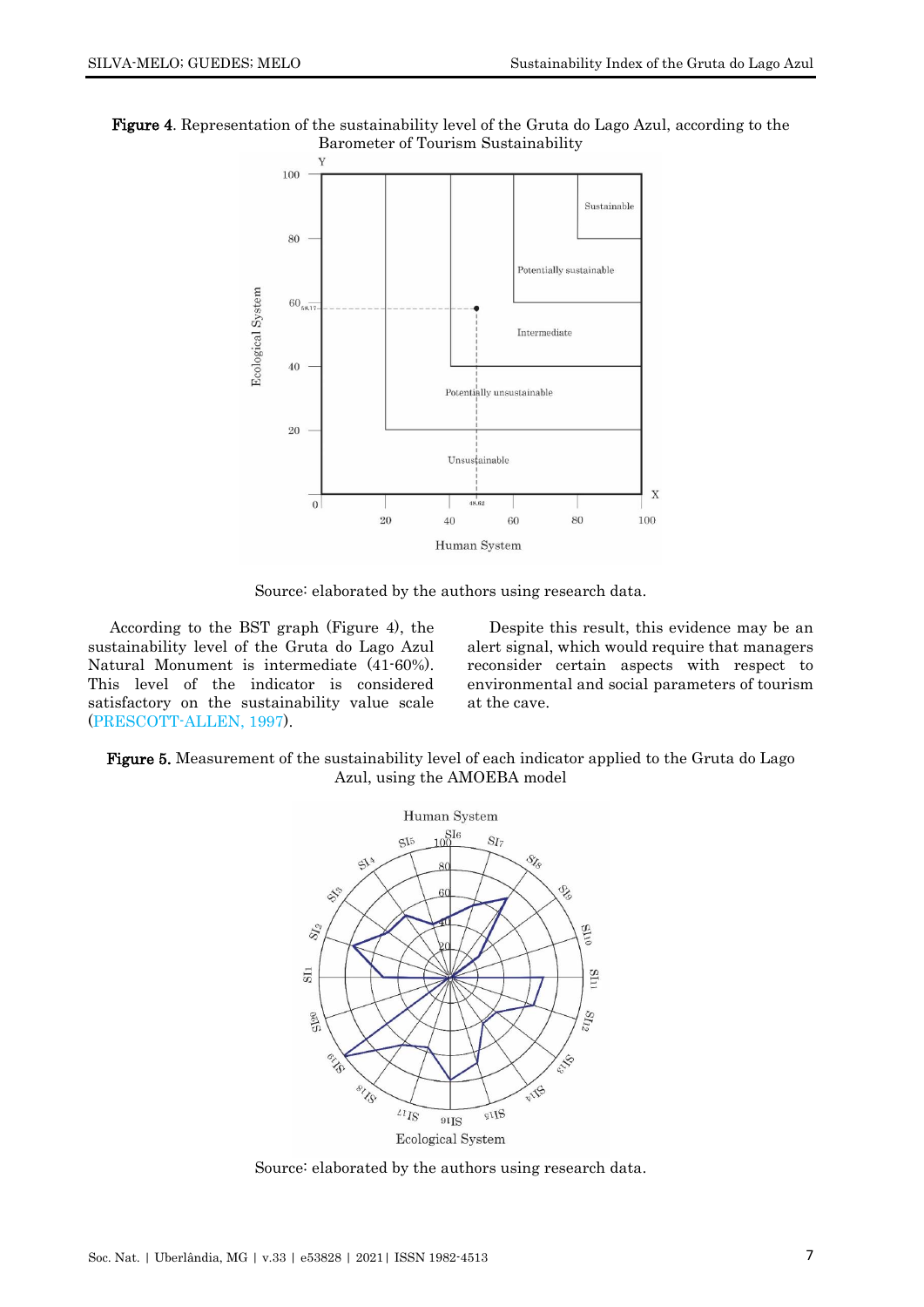Furthermore, since this site is classified as an Integral Protection Conservation Unit, the levels of the sustainability indicators reported in this analysis are not compatible with the objectives and requirements for such Conservation Units (CU), and this is a preoccupying situation. An example of this deficiency is the absence of a formal Management Plan, which is the principal technical planning and management instrument, the objective of which is to regulate the use of the area and manage its natural resources. This plan must also create an environment wherein the CU is integrated into the economic and social lives of the neighboring communities.

The management of protected areas does not involve only biophysical, cultural, and socioeconomic factors, but also includes a diversity of interested parties and social actors [\(HOCKINGS et al., 2019\)](#page-10-13), and these factors can greatly affect the conditions of the site and therefore the administration and management models.

Teles and Nogueira [\(2016\)](#page-11-4) related that most protected areas in Brazil were created by governmental decree, and many of these areas do not have a management plan. The Gruta do Lago Azul is included in this situation, and since 1984 a project has been conducted called Projeto Grutas de Bonito, coordinated by the architect Clayton Ferreira Lino and a multi- and interdisciplinary technical team, which has been charged with the task of elaborating a management plan for tourism in the region [\(BOGGIANI et al., 2009\)](#page-10-8).

The lack of a management plan is also made evident by the public call for proposals called IMASUL nº 001/2019 process nº 71/403315/2018, for the selection of non-profit organizations to elaborate the management plan for the Gruta do Lago Azul Natural Monument, published in March 2019 in the Diário Oficial do Estado do Mato Grosso do Sul. The absence of an official management plan for the Gruta do Lago Azul Natural Monument is also manifested through data available on the Platform for the Registration of National Conservation Units [\(CNUC, 2020\)](#page-10-14).

Furthermore, a legal process was opened by the State Public Prosecutor's Office of the state of Mato Grosso do Sul in 2018. This legal process was a Civil Action for Administrative Improbity with reference to a formal Obligation of Environmental Responsibility of the Environmental Institute of Mato Grosso do Sul, Bonito City Hall, and their respective representatives, due to irregularities associated

with the conservation and accounting for services rendered at the Gruta do Lago Azul Natural Monument.

In this case, the Gruta do Lago Azul Natural Monument, as a reference for CUs in Brazil, is deficient with respect to its obligations to the SNUC, since after the creation of this CU a management plan was required to be elaborated within five years after establishment [\(BRASIL,](#page-9-1)  [2000\)](#page-9-1).

It should be emphasized that the elaboration of the management plan must be conducted according to the results and recommendations of the Environmental Impact Study and the Environmental Impact Final Report, as well as the Norms and Technical Guidelines of Speleological Management Plans, which establish the main themes and minimal requirements for management plans for Conservation Units [\(BOGIANNI, 2007\)](#page-10-15).

With respect to environmental conservation, the area of the Gruta do Lago Azul has passed through various transformations to be able to accommodate changing tourist demands. According to scholars and specialists with respect to this area, the most visited parts of the Gruta do Lago Azul have undergone intense modifications which have caused a series of negative impacts. In relation to speleological activities, monitoring and environmental licensing processes are still incipient, which is the case for most of the rest of the Brazilian states [\(CORDEIRO et al., 2013\)](#page-10-6). In the case of speleological activities, it is well known that the CUs in different regions of Brazil implement a wide variety of efforts and actions to monitor and regulate this activity [\(TOFETI; CAMPOS, 2019\)](#page-11-5).

This situation also occurs in other countries such as Portugal, where, in some cases, no actions are taken to evaluate the impacts caused by a constant flux of people in subterranean environments [\(ARAUJO et al., 2017\)](#page-9-0). In Ecuador, due to a lack of monitoring, there is a high degree of degradation evident in caves that have been frequently explored and with some type of activity conducted within them, such as tourism [\(SÁNCHEZ-CORTEZ et al., 2017\)](#page-11-6).

In the case of the Gruta do Lago Azul, this type of degradation has not been observed. However, independent of the factors that may cause degradation, monitoring and management activities are necessary which can minimize the negative effects of tourism and maximize the benefits of this area in the long term to avoid a slow, deliberate march in the direction of commercializing the cave.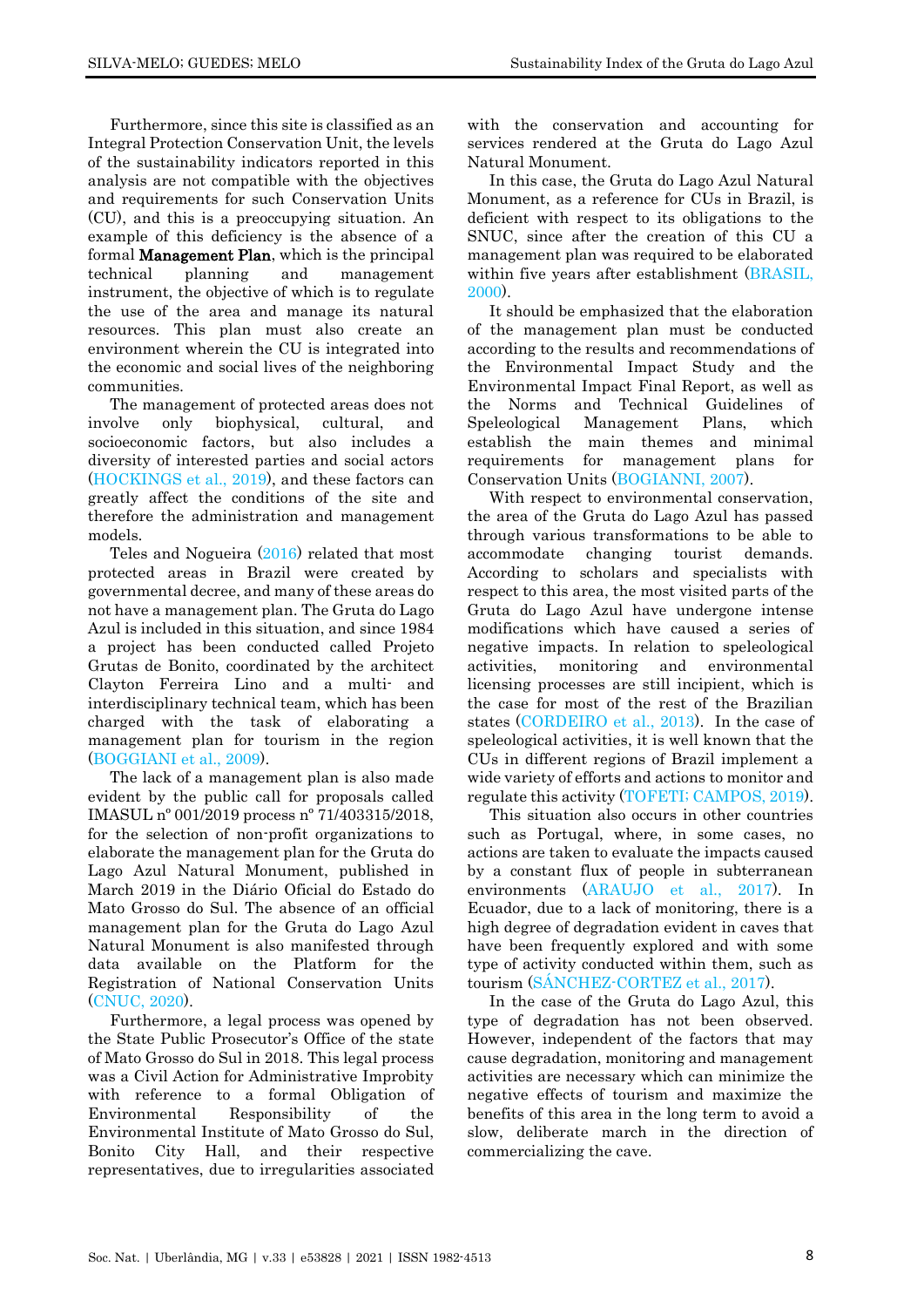This study also revealed that a program of socioenvironmental activities does not exist. Such a program would include environmental education actions which would be free of charge to residents of the municipality of Bonito and surrounding municipalities. Such a program would help to train local citizens to be environmental stewards who are dedicated to environmental conservation. This possibility was discussed by Bogianni and Clemente [\(1999\)](#page-10-16), who emphasized the necessity of such programs to be free of charge to residents of nearby communities. However, future environmental education programs conducted in this region should contemplate the incorporation of more inclusive opportunities, such as promoting visitation by tourists from a wider socioeconomic range of the population.

With respect to amplifying actions related to environmental education in this region, it would be highly pertinent to implant a program of activities that would integrate educational actions by including students from public and private schools and the resident population in general. In this case, it is recommended that these activities follow the guidelines of the National Strategy for Communication and Environmental Education (ENCEA) with respect to the SNUC [\(MAMEDE, 2008\)](#page-10-17).

Integrated educational actions should be continuously conducted so that the environmental education process reaches, over time, the largest possible number of social actors, whether they be from the sphere of public authorities, private enterprises, or organized civil society. Additionally, entities involved in tourism should be included in these actions, such as institutions, travel agencies, tourism guides, monitors, community members, visitors, and tourists in general. This is necessary because problems with environmental education related to the Gruta do Lago Azul have been shown [\(KLEIN et al., 2011\)](#page-10-18).

In this way, the criteria used to establish this integrated educational system would train and educate citizens that are able to reflect and think critically about environmental questions, and who would understand that conservation and sustainability are components that are indispensable to environmental issues.

In this context, the implementation of an environmental education program is a highly relevant action that is needed for structuring tourism in caves since interpretation of cave characteristics is a form of informal education based on the total experience of the visit, and this could make knowledge about the

environmental characteristics of the cave more accessible to the public at large [\(ARAUJO, 2019\)](#page-9-2). Furthermore, in keeping with the norms and guidelines related to the establishment of this type of CU, the benefits that it generates should be shared by all social actors present in the region.

In this situation, social inclusion in tourism activities can contribute to sustainable development since this would create a set of conditions that favor solidarity and social integration [\(RUA, 2006\)](#page-11-7). Access to protected natural areas needs to be democratized in a way that they are not seen as being untouchable natural areas that can be used only by certain social groups, and tourism can be one vehicle to accomplish this goal [\(DUTRA, 2017\)](#page-10-19).

With respect to the indicators that were favorable for sustainability in this study, in relation to revenues, this CU has had satisfactory performance, principally because it has one of the highest fluxes of visitors among caves used for tourism in Brazil. According to the Tourism Secretary of Bonito [\(2020\)](#page-11-8), visitation rates in 2017, 2018 and 2019 were 74,501, 73,810 and 74,794, respectively [\(OTEB, 2019\)](#page-11-9). This situation is different than that of other Brazilian Conservations Units, where few of these are able to successfully manage their activities [\(GODOY;](#page-10-20)  [LEUZINGER, 2015\)](#page-10-20) in a sustainable manner that balances tourism activities within and outside of the CU in economic, environmental, political, and social contexts [\(TELES;](#page-11-4) [NOGUEIRA, 2016\)](#page-11-4).

Specific guidelines used to organize visits to the Gruta do Lago Azul were created as a function of the carrying capacity for tourists visiting the cave, which is maintained at a maximum of 305 visitors per day in groups with a maximum of 15 people, not including the guide, with a minimum interval of 20 minutes between groups [\(BOGIANNI, 2007;](#page-10-15) [KLEIN et al., 2011\)](#page-10-18).

One sustainability indicator stands out as being especially important, the single voucher system of the municipality of Bonito. The use of this instrument has enabled the control of the support capacity of the cave by installing a more efficient process of making reservations for tourists, collection of statistical data, control of tax receipts, and the cultivation of a heightened awareness of the importance natural resources among the members of the tourism industry [\(GRECHI et al., 2010\)](#page-10-7). In this sense, it is assumed that the financial condition of an entity, if adequately administered, favors not only economic sustainability, but also environmental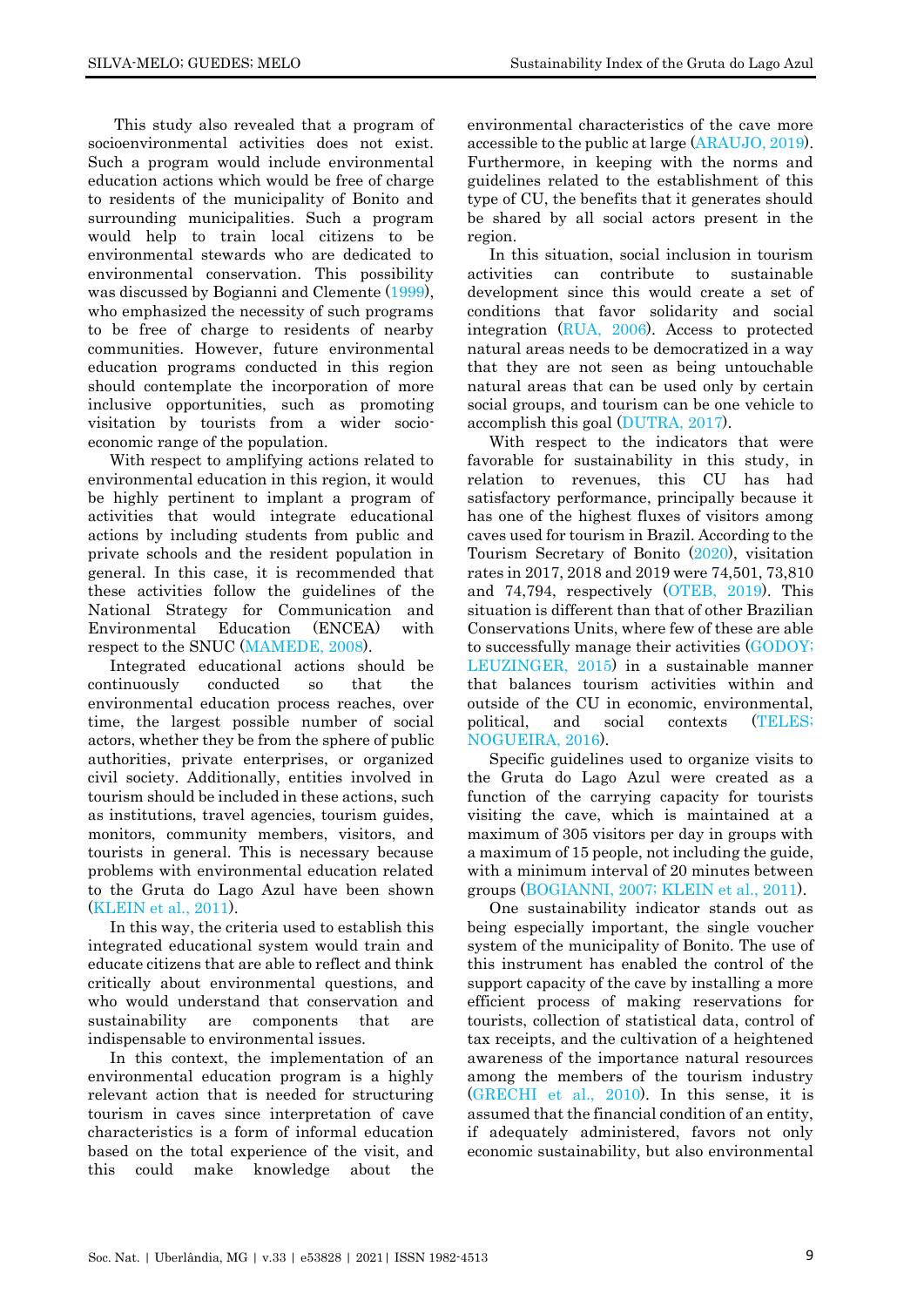and social aspects related to the public use of the Gruta do Lago Azul.

The Gruta do Lago Azul, besides becoming an effective vehicle for conservation of biodiversity and protection of natural landscapes, offers to visitors the benefit of interaction between knowledge and well-being with respect to nature, valorization of local culture, and learning opportunities [\(LOBO,](#page-10-2)  [2014\)](#page-10-2).

Considering the foregoing, it is emphasized that policies related to conservation must advocate principles that promote sustainability as a concept that integrally includes the environmental, economic, and social dimensions. When these three spheres are interconnected in a coherent manner, sustainability will have been effectively achieved [\(BURSZTYN;](#page-10-21) BURSZTYN, [2013\)](#page-10-21). For this reason, comprehension of the benefits that a CU offers to society indicates the possibilities and tendencies for its effective management.

Undoubtedly, the assumption behind the concept of sustainability is represented by a type of development that is compatible with meeting the needs of current generations without compromising the needs of future ones. In this sense, promoting an authentic sustainable tourism in areas that provide essential ecosystem services to society is a way to assure that the benefits of this tourism activity are shared in a just manner.

# FINAL CONSIDERATIONS

It is concluded that the completeness of the level of sustainability of tourism at the Gruta do Lago Azul Natural Monument has still not been effectively achieved, because the environmental, economic, and social dimensions that guide sustainability are not yet sufficiently intertwined, and this could be hindering effective management.

Despite this area being recognized as one of the most important caves in Brazil and that represents a national heritage site, and is one of the most visited natural attractions in the country with worldwide visibility, due to the rate of tourist visitation, it is necessary to search for better solutions to assure the sustainability of these activities while respecting the environmental and social dynamics of this Conservation Units.

In this context, it is fundamental that all planning and management activities be

adequate to the use of this natural resource, principally because it is a fragile environment and also because it can create a sense of wellbeing in visitors and strengthen the local and regional economies.

Therefore, it is suggested that in the elaboration of the management plan, an environmental education program be included, and that there is integration with the areas surrounding the Conservation Units in order to increase the sustainability of tourism. In this way, the criteria used to establish this integrated educational system would train and educate citizens that are able to reflect and think critically about environmental questions, and who would understand that conservation and sustainability are components that are indispensable to environmental issues.

#### ACKNOWLEDGEMENTS

The authors thank the graduate program in the Environment and Regional Development of Anhanguera-Uniderp University, the the Brazilian Coordination for the Improvement of Higher Education Personnel (CAPES), for the scholarship, modality I, financing code 001, and the Environment Institute of the state of Mato Grosso do Sul. We also thank the manager of the Gruta do Lago Azul Natural Monument and the people who voluntarily participated in the interviews for this research.

# REFERENCES

- <span id="page-9-2"></span>ARAUJO, H. R. Propostas para o desenvolvimento sustentável do espeleoturismo no Brasil: estudo comparativo com a experiência portuguesa. 2019. 312 f. Tese. Instituto de Geografia e Ordenamento do Território – IGOT. Universidade de Lisboa: Lisboa, 2019.
- <span id="page-9-0"></span>ARAUJO, H.; RODRIGUES, M. L.; LOBO, H. Espeleoturismo em Portugal: panorama geral do uso turístico das cavidades naturais. Rosa dos Ventos, v. 9, n. 1, p. 92-106, 2017. <https://doi.org/10.18226/21789061.v9i1p092>
- <span id="page-9-1"></span>BRASIL. Lei nº 9.985, de 18 de julho de 2000. Institui o Sistema Nacional de Unidades de Conservação da Natureza. Diário Oficial da República Federativa do Brasil, Brasília, DF, 19 de jul. de 2000.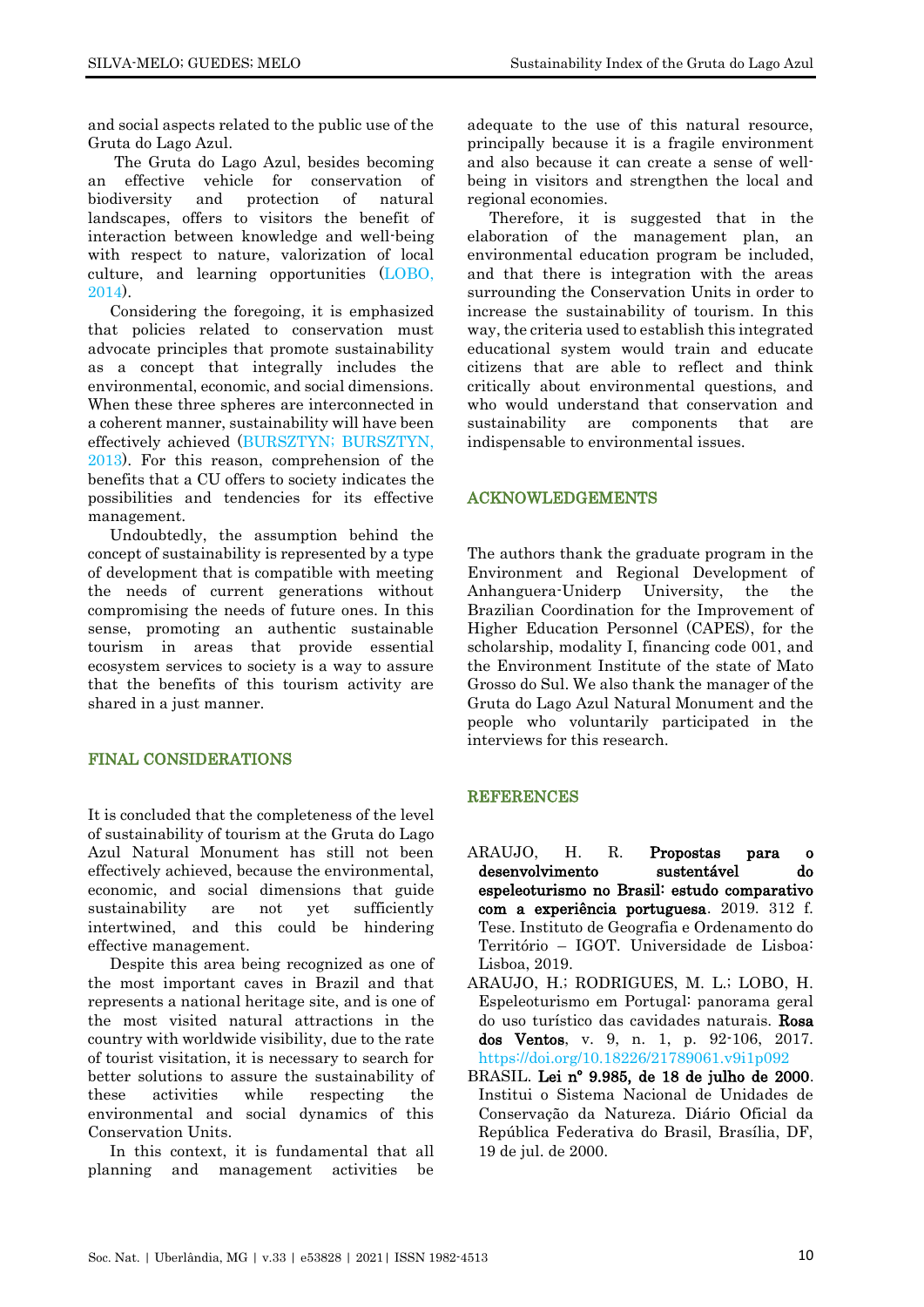- <span id="page-10-8"></span>BOGGIANI, P. C.; SALLUN FILHO, W.; KARMANN, I.; GESICKI, A. L. D.; PHILADELPHI, N. M.; PHILADELPHI, M. Gruta do Lago Azul, Bonito, MS: onde a luz do sol se torna azul. In: Sítios geológicos e paleontológicos do Brasil. v. 2. 2009. p. 57 -68.
- <span id="page-10-15"></span>BOGGIANI, P. C. EIA-RIMA. Estudo de impacto ambiental e relatório de impacto ambiental e plano de manejo espeleológico da Gruta do Lago Azul-Monumento natural Gruta do Lago Azul, Bonito - MS. 2007.
- <span id="page-10-16"></span>BOGGIANI, P.C.; CLEMENTE, J. A questão do Licenciamento Ambiental de Empreendimentos Turísticos no Planalto da Bodoquena – Mato Grosso do Sul. Revista de Geografia, UFMS, AGB-Dourados, v. 9, p. 24- 32, 1999.
- <span id="page-10-21"></span>BURSZTYN, M. A.; BURSZTYN, M. Fundamentos de política e gestão ambiental. Rio de Janeiro: Garamond, 2013. 572p.
- <span id="page-10-1"></span>CIGNA, A.; FORTI, P. Caves: the most important geotouristic feature in the world. Tourism and Karst Areas, v. 6, n. 1, p. 9-26, 2013.
- <span id="page-10-6"></span>CORDEIRO, L. M.; BORGHEZAN R.; TRAJANO E. Distribuição, riqueza e conservação dos peixes troglóbios da Serra da Bodoquena, MS (Teleostei: Siluriformes). Revista da Biologia, v. 10, n. 2, p. 21–27, 2013. https://doi.org/10.7594/revbio.10.02.04
- <span id="page-10-14"></span>CNUC. Cadastro Nacional de Unidades de Conservação. Painel das Unidades de Conservação Brasileiras. Disponível em: [<http://www.mma.gov.br/areas](http://www.mma.gov.br/areas-protegidas/cadastro-nacional-de-ucs)[protegidas/cadastro-nacional-de-ucs>](http://www.mma.gov.br/areas-protegidas/cadastro-nacional-de-ucs). Acesso: 25 jul. 2020.
- <span id="page-10-19"></span>DUTRA, A. R. S. Turismo, Áreas Protegidas e Inclusão Social: diálogos entre saberes e fazeres. Politica & Trabalho, n. 47, p. 271-278, 2017. https://doi.org/10.22478/ufpb.1517- 5901.2017v1n47.31876
- <span id="page-10-12"></span>GEORGE, D.; MALLERY, P. SPSS for Windows step by step: A simple guide and reference. 11.0 update (4th ed.). Boston: Allyn & Bacon, 2003.
- <span id="page-10-20"></span>GODOY, L.; LEUZINGER, M. O financiamento do Sistema Nacional de Unidades de Conservação no Brasil: características e tendências. Revista de informação legislativa, Brasília, v. 52, n. 206, p. 223-243, 2015.
- <span id="page-10-7"></span>GRECHI, D. C.; LOBO, H. A. S.; MARTINS, P. C. S.; LUNAS, J. R. S. Autogestão e controle de visitantes: Voucher Unificado em Bonito, MS. In: PHILIPPI JR, A.; RUSCHMANN, D. V. M. (Ed). Gestão Ambiental e Sustentabilidade no Turismo. Coleção Ambiental. V. 9, Barueri, SP: Editora Manole, 2010. p. 913-931.
- <span id="page-10-11"></span>HORA, H. R. M.; MONTEIRO G. T. R.; ARICA J. Confiabilidade em questionários para qualidade: um estudo com o Coeficiente Alfa de Cronbach. Produto & Produção, v. 11, n. 2, p. 85 - 103, 2010. [https://doi.org/10.22456/1983-](https://doi.org/10.22456/1983-8026.9321) [8026.9321](https://doi.org/10.22456/1983-8026.9321)
- <span id="page-10-13"></span>HOCKINGS, M.; LEVERINGTON, F.; COOK, C. Efectividad del Manejo de Áreas Protegidas. In. WORBOYS, G. L.; LOCKWOOD, M.; KOTHARI, A.; FEARY, S.; PULSFORD, I. Gobernanza y gestión de áreas protegidas. ANU Press, 2019. p. 949.961.
- <span id="page-10-18"></span>KLEIN, F. M.; ESCANDOLHERO, J. P.; LUCCHESE, N. R.; MERCANTE, M. A.; FÁVERO, S.; RODRIGUES, S. C. Educação ambiental e o ecoturismo na Serra da Bodoquena em Mato Grosso do Sul. Sociedade & Natureza, v. 23, n. 2, p. 311-321, 2011. https://doi.org/10.1590/S1982- 45132011000200013
- <span id="page-10-10"></span>KO, T. G. Development of a tourism sustainability assessment procedure: a conceptual approach. Tourism Management, v. 26, n. 3, p. 431-445, 2005. https://doi.org/10.1016/j.tourman.2003.12.003
- <span id="page-10-4"></span>LOBO, H. A. S.; TRAVASSOS, L. E. Cave tourism in Brazil: general aspects and its trends from the begining of the 21th century. ACKMA Journal, v. 93, p. 6-14. 2013.
- <span id="page-10-0"></span>LOBO, H. A.; BOGGIANI, P. C. Cavernas como patrimônio geológico. Boletim Paranaense de Geociências, Curitiba, v. 70, p.190-199. 2013. http://dx.doi.org/10.5380/geo.v70i0.31698
- <span id="page-10-2"></span>LOBO, H. A. S. Fundamentos básicos do espeleoturismo. Dourados: UEMS, 2014.
- <span id="page-10-5"></span>LOBO, H. A. S. Characterization and management trends of negative and positive impacts of tourism in show caves. Revista Brasileira de Pesquisa em Turismo, v. 9, n. 2, p. 321-341, 2015.
- <span id="page-10-17"></span>MAMEDE, S. Diagnóstico e Mapeamento das Ações de Comunicação e Educação Ambiental no Âmbito do SNUC. Ministério do Meio Ambiente, Instituto Chico Mendes de Conservação da Biodiversidade, 2008. 124p.
- <span id="page-10-9"></span>MATHEUS, F. S.; RAIMUNDO, S. Public use and Ecotourism Policies in Brazilian and Canadian Protected Areas. Études Caribéennes, n. 33, p. 1-12, 2016. [https://doi.org/10.4000/etudescaribeennes.934](https://doi.org/10.4000/etudescaribeennes.9344) [4](https://doi.org/10.4000/etudescaribeennes.9344)
- <span id="page-10-3"></span>MORETTI, E. C.; CHÁVEZ, E. S.; RIBEIRO, A. F. N. El Ecoturismo en Áreas Kársticas Tropicales: Parque Nacional Sierra da Bodoquena, Mato Grosso do Sul, Brasil y Parque Nacional Viñales, Pinar Del Rio, Cuba.